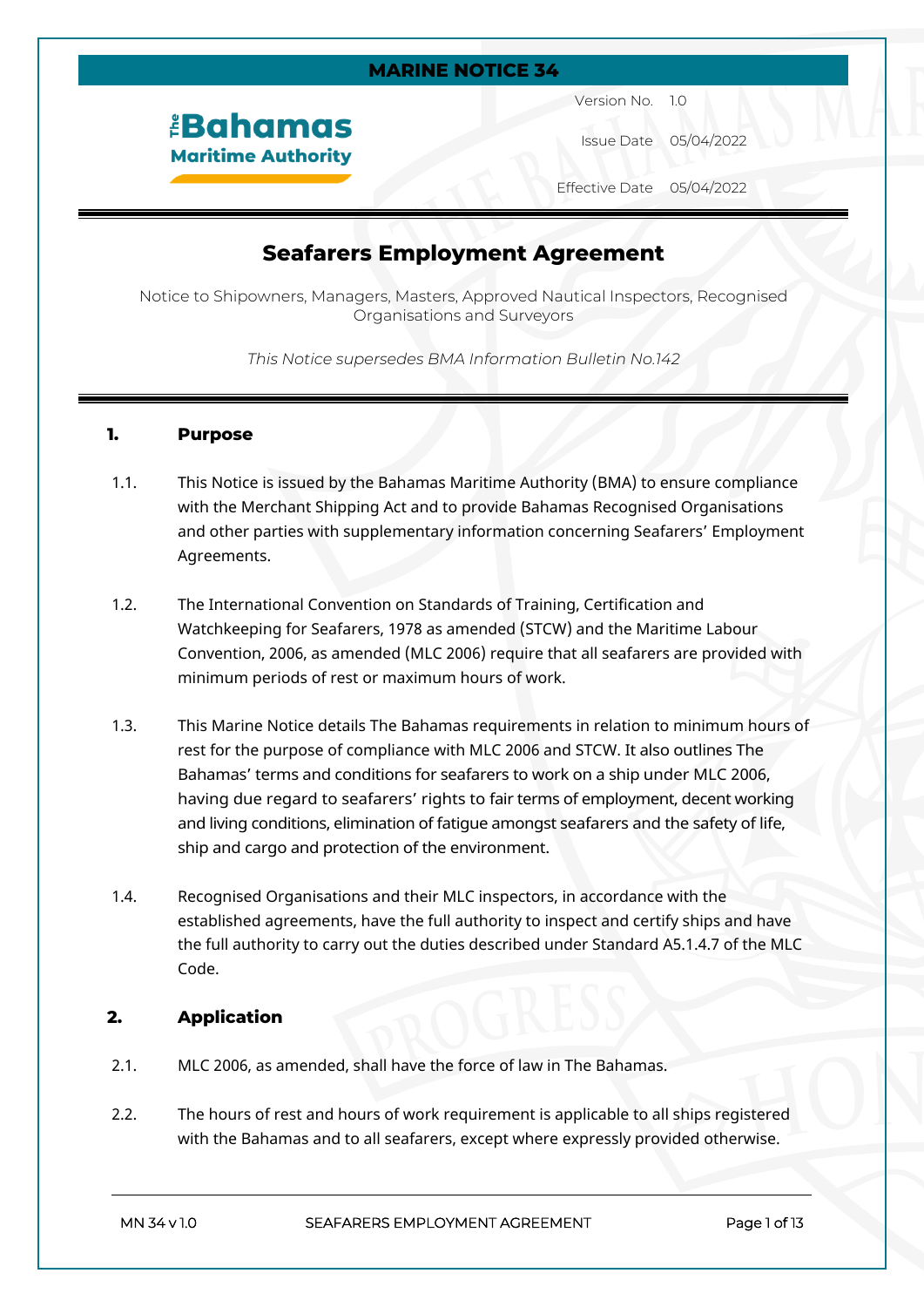

2.3. This Notice applies to any person who is employed or engaged or works in any capacity on board Bahamian registered ships to which MLC 2006 applies, except as provided otherwise in Marine Notice 31.

## **3. Definitions**

- 3.1. The following definitions apply for the purposes of this Marine Notice:
	- i. *Basic pay or wages* is the pay, however composed, for normal hours of work; it does not include payments for overtime worked, bonuses, allowances, paid leave or any other additional remuneration.
	- ii. *Collective Bargaining Agreement (CBA)* means any written collective bargaining agreement by the shipowner and attached or endorsed to the contractual agreement.
	- iii. *Consolidated wage* is the wage or salary which includes the basic pay and other pay-related benefits; a consolidated wage may include compensation for all overtime hours worked and all other pay-related benefits, or it may include only certain benefits in a partial consolidation.
	- iv. *Hours of Rest* is deemed to be any period outside the hours of work.
	- v. *Hours of Work* is deemed to be any period when the seafarer is engaged in any business of the ship or is required to do work on account of the ship.
	- vi. *Master* means the person designated by the Company as having overall responsibility for the ship.
	- vii. *Non-Marine Personnel* means persons who regularly spend more than short periods abroad, even when they perform tasks that are not normally regarded as maritime tasks
	- viii. *Offshore worker* means any person who works on an offshore mobile unit according to IMO Resolution A.1079(28)
	- ix. *Overtime* is deemed to be any period worked in excess of the normal hours of work.
	- x. *Seafarer* means any person who is employed or engaged or works in any capacity on board a ship
	- xi. *Seafarers Employment Agreement (SEA)* means any written seafarers employment agreement, which bind(s) a seafarer to work on board the ship listed in the policy schedule during the policy period
	- xii. *Shipowner* means the owner of the ship or another organi sation or person, such as the manager, agent or bareboat charterer, who has assumed the responsibility for the operation of the ship from the owner and who, on assuming such responsibility, has agreed to take over the duties and responsibilities imposed on shipowners in accordance with MLC 2006, regardless of whether any other organisation or persons fulfil certain of the duties or responsibilities on behalf of the shipowner.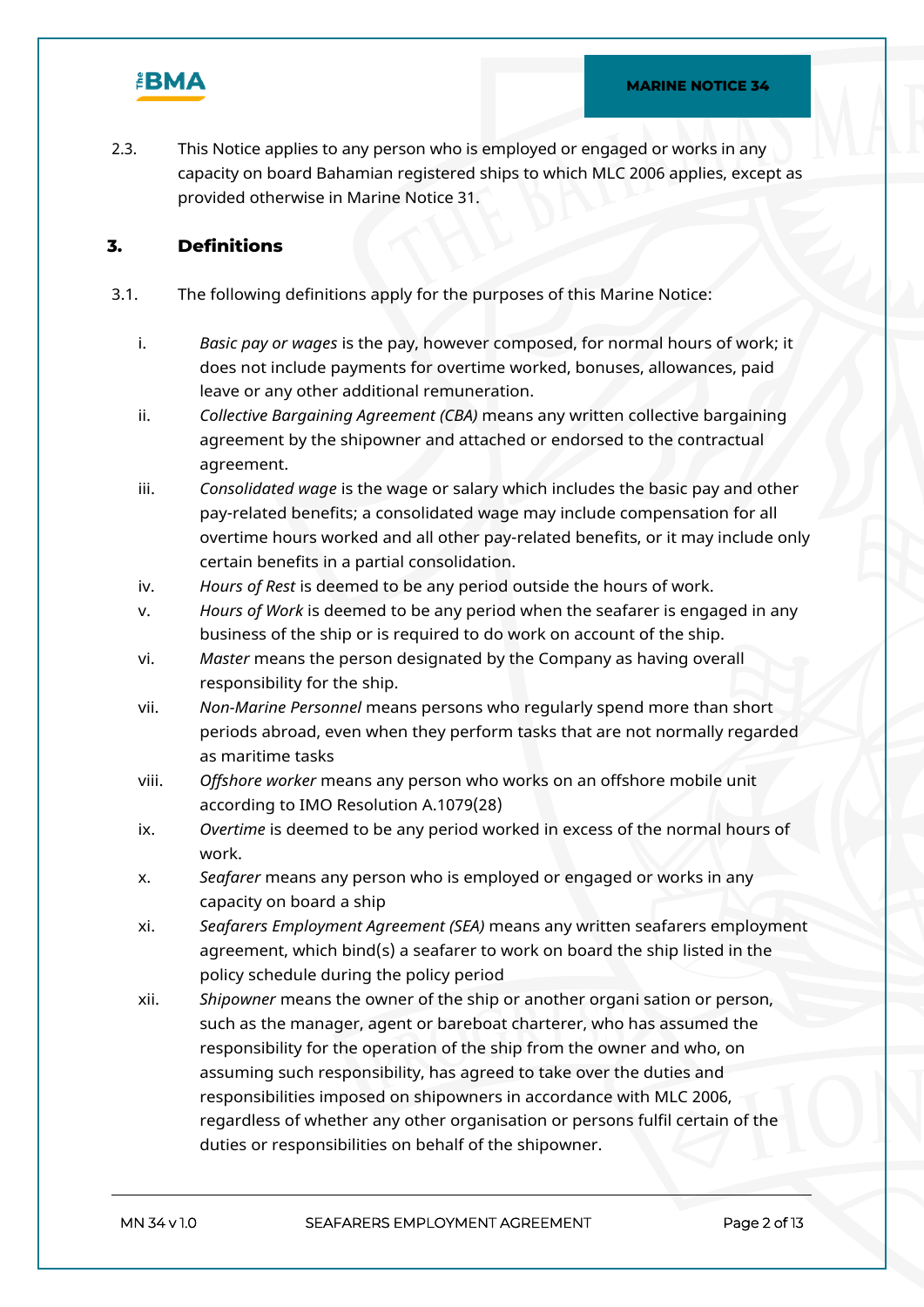

#### **4. General Requirements for SEAs**

- 4.1. The shipowner shall ensure that every seafarer whom he employs or engages shall enter into a seafarer employment agreement.
- 4.2. The SEA shall be signed by both the seafarer and the shipowner or a representative of the shipowner. In the event that the seafarer is not directly employed by the shipowner, there shall be documentary evidence of contractual or similar arrangements to provide decent working and living conditions on board ship.
- 4.3. The shipowner and seafarer concerned shall each have a signed original of the seafarers' employment agreement. The BMA may accept an electronic copy of the SEA that has been signed by the shipowner and seafarer being retained onboard by the shipowner.
- 4.4. Seafarers shall be given an opportunity to examine and seek advice on the SEA, including any collective bargaining agreement that forms part of it, before signing, as well as other facilities as necessary to ensure that they have freely entered into an agreement with sufficient understanding of their rights and responsibilities. The SEA may include a provision stating that the seafarer has the opportunity to examine and seek advice on the agreement before signing
- 4.5. The shipowner shall ensure that clear information as to conditions of seafarer employment can be easily obtained on board by seafarers, including the ship's master, and that such information including a copy of the seafarer's employment agreement and any applicable CBA that forms all or part of it, is also accessible for review by a Bahamas duly authorised official, including authorised Recognised Organisation inspectors and duly authorised officers in the ports to be visited.
- 4.6. Seafarers, on completing their employment onboard, shall be given a document containing a record of their employment on board the ship. The document shall not contain any statement as to the quality of the seafarers' work or as to their wages.
- 4.7. Where a CBA forms all or part of the SEA, a copy of the applicable CBA shall be available on board for seafarers to review their conditions of employment. The BMA may accept an electronic copy being maintained, provided that it is accessible by all seafarers and records any agreed changes
- 4.8. For ships engaged in international voyages, where the language of the SEA and any applicable CBA is not in English, then a copy of the standard form of the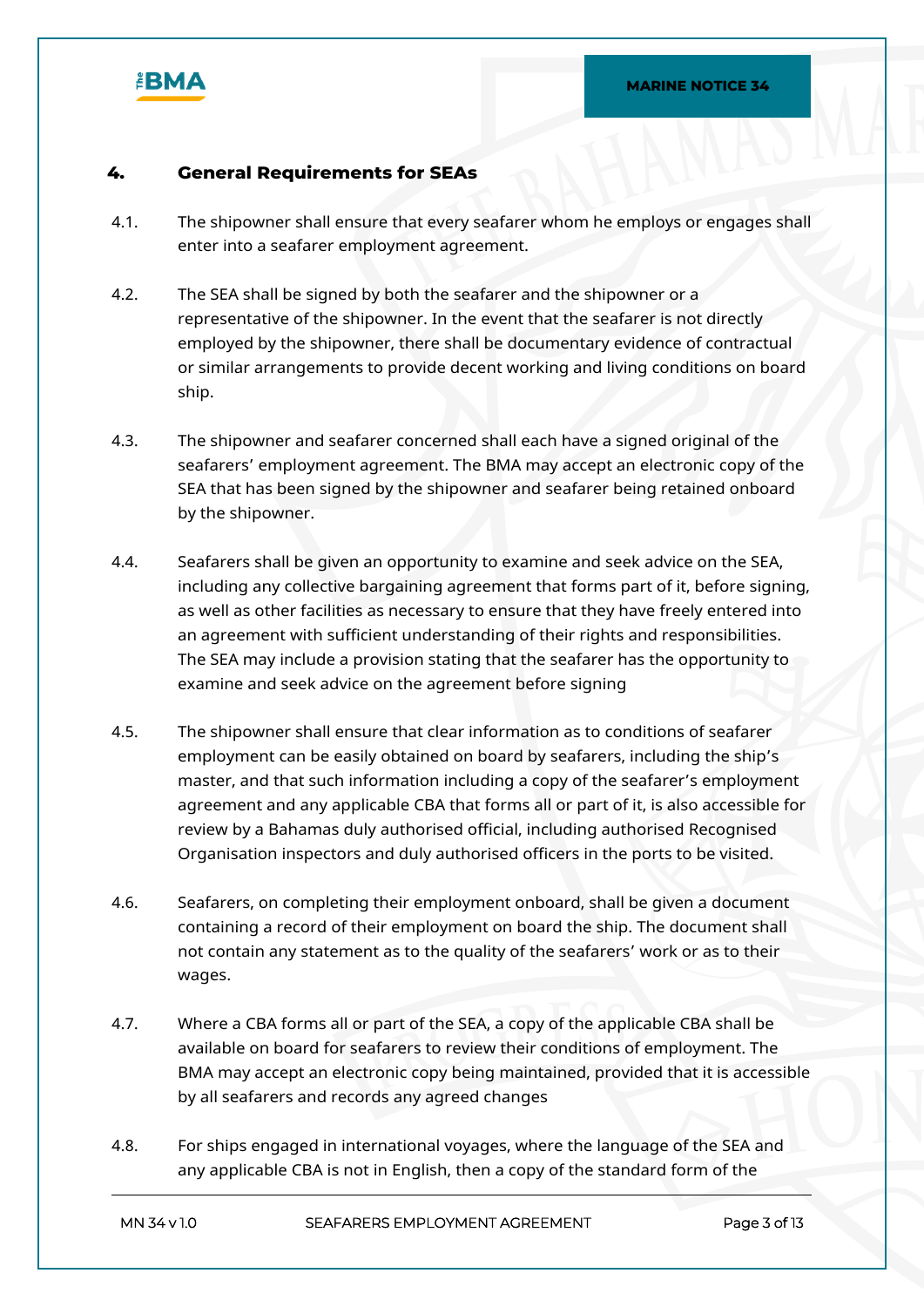

seafarers' employment agreement and those portions of the applicable CBA that are subject to a port state inspection, shall also be available in English

- 4.9. The minimum notice to be given by seafarers or shipowners for early termination of the SEA shall be not less than 7 days. In accordance with Bahamian law, a notice period shorter than the minimum may be given for termination of the SEA at a shorter notice or without notice in exceptional circumstances. Seafarers shall have the opportunity to terminate the SEA without penalty at a shorter notice or without notice for valid compassionate or urgent reasons.
- 4.10. An SEA shall be set out or referred to in a clearly written legally enforceable document and shall include the contract of employment and may incorporate any applicable CBA.
- 4.11. The SEA shall contain at least the following particulars:
	- i. the seafarer's full name, date of birth or age, and birthplace.
	- ii. the shipowner's name and address.
	- iii. the place where and date when the seafarers' employment agreement is entered into.
	- iv. the capacity in which the seafarer is to be employed.
	- v. the amount of the seafarer's wages or, where applicable, the formula used for calculating them.
	- vi. the amount of paid annual leave, or where applicable, the formula used for calculating it.
	- vii. the termination of the agreement and the conditions thereof, including:
	- viii. if the agreement is for an indefinite period, the conditions entitling either party to terminate it, as well as the required notice period, which shall not be less for the shipowner than for the seafarer.
	- ix. If the agreement is for a definite period, the date fixed for its expiry; and
	- x. If the agreement is for a voyage, the port of destination and the time which has to expire after arrival before the seafarer should be discharged.
	- xi. the health and social security protection benefits, to be provided to the seafarer by the shipowner (See Marine Notice 40)
	- xii. the seafarer's entitlement to repatriation
	- xiii. reference to the CBA, if applicable and
	- xiv. any other particulars required by Bahamian law.
- 4.12. The SEA shall be retained by the shipowner for a period of seven (7) years after the expiry of the agreement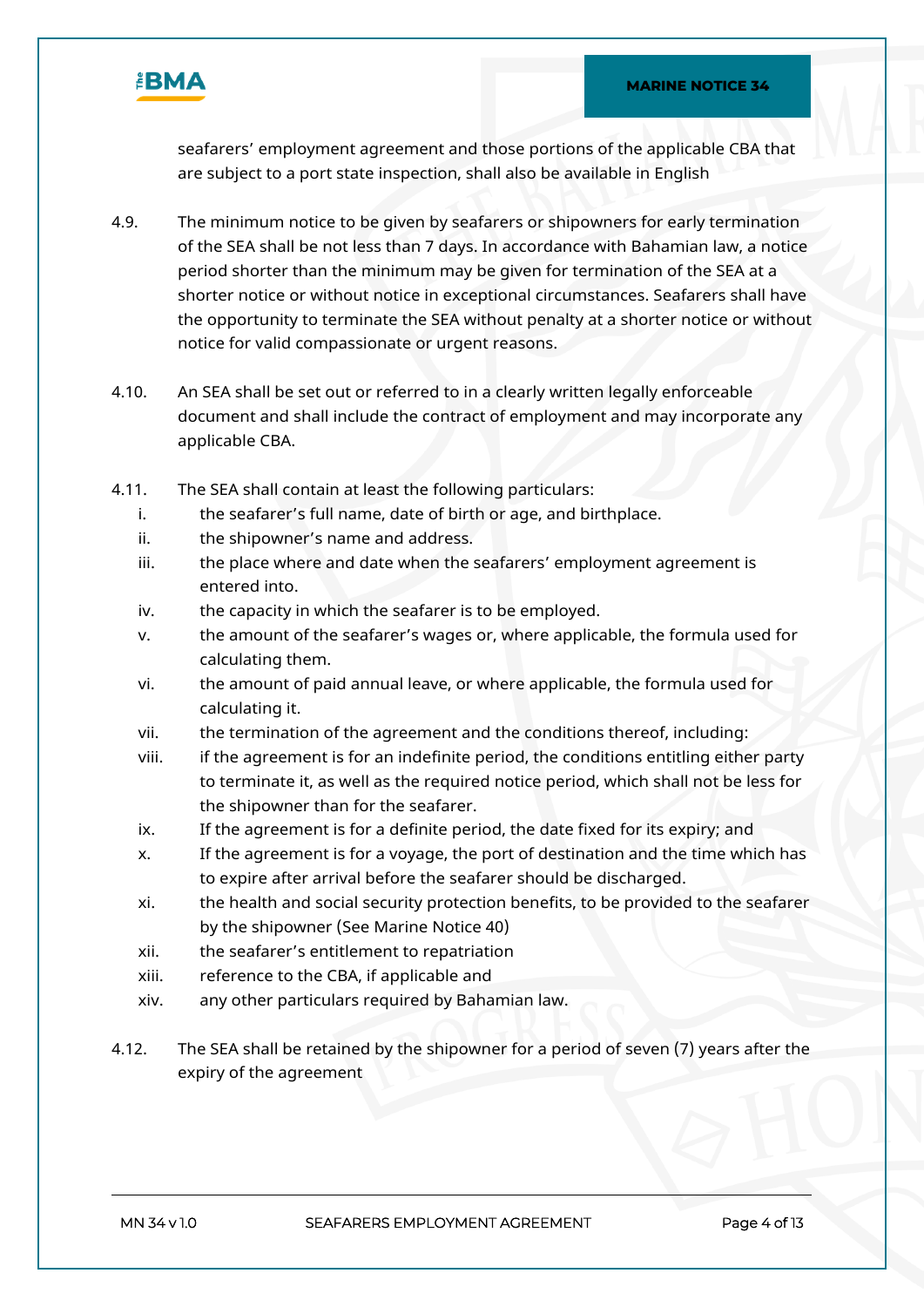

### **5. Non-marine personnel and offshore worker**

- 5.1. The shipowner shall ensure that every offshore worker whom they employ or engage shall enter into a contractual agreement.
- 5.2. If the shipowner deems that there is any other category of persons who should not be considered seafarers for the purpose of MLC 2006 compliance, an application containing the following must be submitted to the BMA at [mlc@bahamasmaritime.com](mailto:mlc@bahamasmaritime.com):
	- i. The category or capacity of the person(s).
	- $ii.$  the duration of the stay on board of the person(s) concerned.
	- iii. the frequency of periods of work during their time spent on board.
	- iv. the location of the person's principal place of work.
	- v. the purpose of the person's work on board.
	- vi. who is responsible for the labour and social conditions for those persons?
	- vii. whether an agreement is in place for those persons and if the shipowner has assessed it to ascertain if it is compliance with MLC 2006. Where the shipowner is not the employer of the affected person(s), there should be documentary evidence that there is an agreement in place that takes into account the MLC 2006 requirements.
- 5.3. The contractual agreement shall be signed by both the non-marine personnel/offshore worker and the shipowner or an authorised representative of the shipowner.
- 5.4. Both parties shall retain a signed original of the contractual agreement. The BMA accepts electronic copies of the contractual agreement, provided that they have been signed by both parties.
- 5.5. The contractual agreement for offshore workers and non-marine personnel shall contain at least the following particulars:
	- i. the seafarer's full name, date of birth (or age) and place of birth.
	- ii. the shipowner's name and address.
	- iii. the place where and date when, the seafarers' employment agreement is entered into.
	- iv. the capacity in which the seafarer is to be employed.
	- v. the amount of the seafarer's wages or, where applicable, the formula used for calculating them.
	- vi. the amount of paid annual leave, or where applicable, the formula used for calculating it; the termination of the agreement and the conditions thereof, including: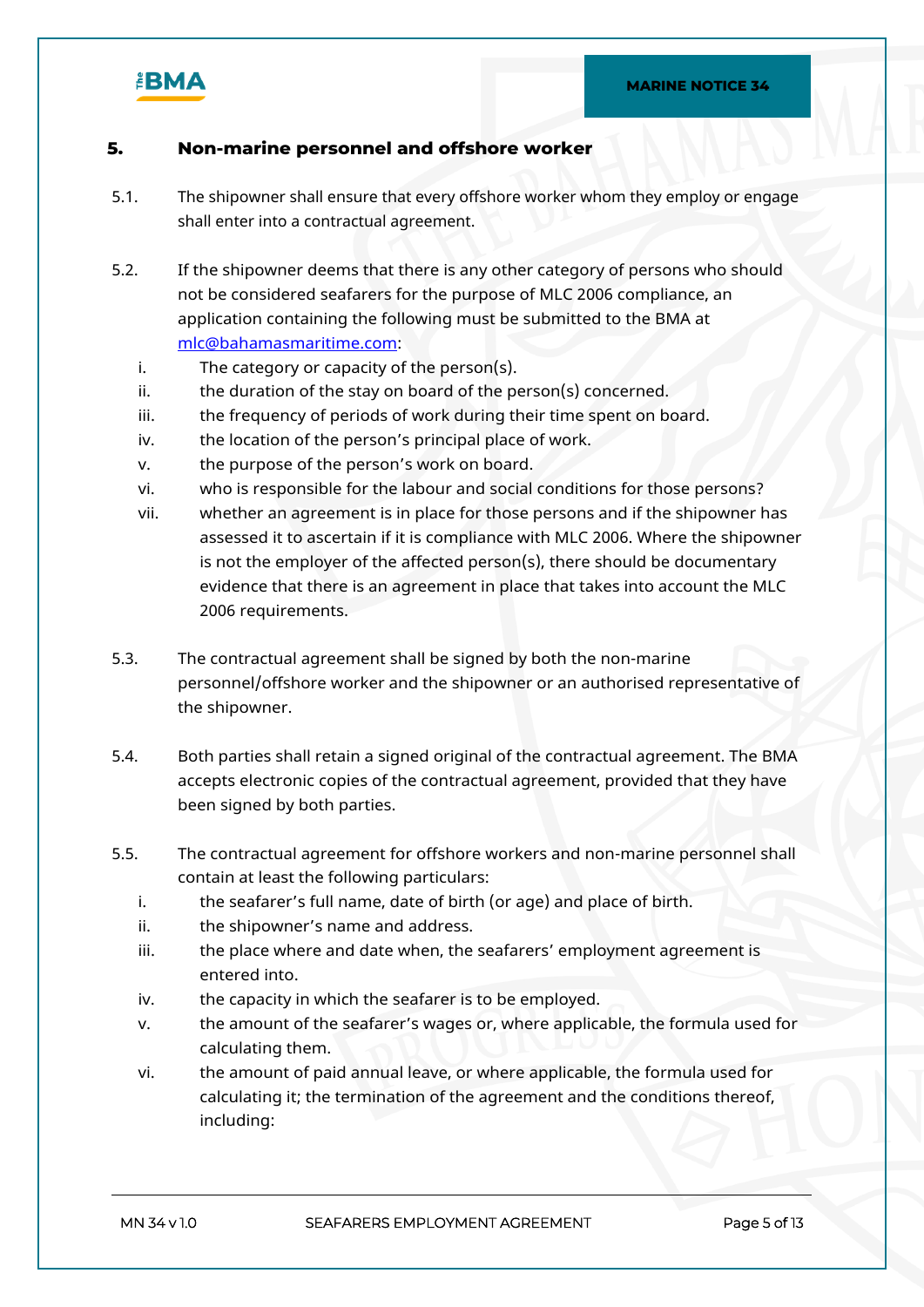

- vii. if the agreement is for an indefinite period, the conditions entitling either party to terminate it, as well as the required notice period, which shall not be less for the shipowner than for the seafarer.
- viii. If the agreement is for a definite period, the date fixed for its expiry; and
- ix. If the agreement is for a voyage, the port of destination and the time at which it is to expire after arrival before the seafarer should be discharged.
- x. The health and social security protection benefits, to be provided to the seafarer by the shipowner (See Marine Notice 42)
- xi. The seafarer's entitlement to repatriation,
- xii. Reference to the CBA, if applicable, and
- xiii. Any other particulars required by Bahamian law
- 5.6. The BMA does not permit 'non-compete' clauses which prohibit seafarers from using means, mechanisms or lists intended to prevent or deter seafarers from gaining employment for which they are qualified.
- 5.7. Non-marine personnel/offshore workers MUST be given an opportunity to examine and seek advice on the agreement, including any CBA that forms part of it, before signing, as well as other facilities as necessary to ensure that they have freely entered into an agreement with sufficient understanding of their rights and responsibilities. The agreement may include a provision stating that the seafarer has had the opportunity to examine and seek advice on the agreement before signing.
- 5.8. For ships engaged in international voyages, where the language of the contractual agreement and any applicable CBA is not in English, a copy of the standard form of the contractual agreement and those portions of the applicable CBA that are subject to a port state inspection, shall also be available in English.
- 5.9. The shipowner shall ensure that clear information as to the conditions of the contractual agreement can be easily obtained by seafarers, whether they are on board or offshore and that, such information including a copy of the contractual agreement and any applicable CBA that forms all or part of it, is also accessible for review by a Bahamas duly authorised official, including an authorised Recognised Organisation inspector and any duly authorised officers in the ports to be visited.
- 5.10. Seafarers, on completing their employment, shall be given a document containing a record of their employment on board the ship. The document shall not contain any statement as to the quality of the seafarers' work or as to their wages.
- 5.11. Where a CBA forms all or part of the SEA, a copy of the applicable CBA shall be available for seafarers to review their conditions of employment. The BMA may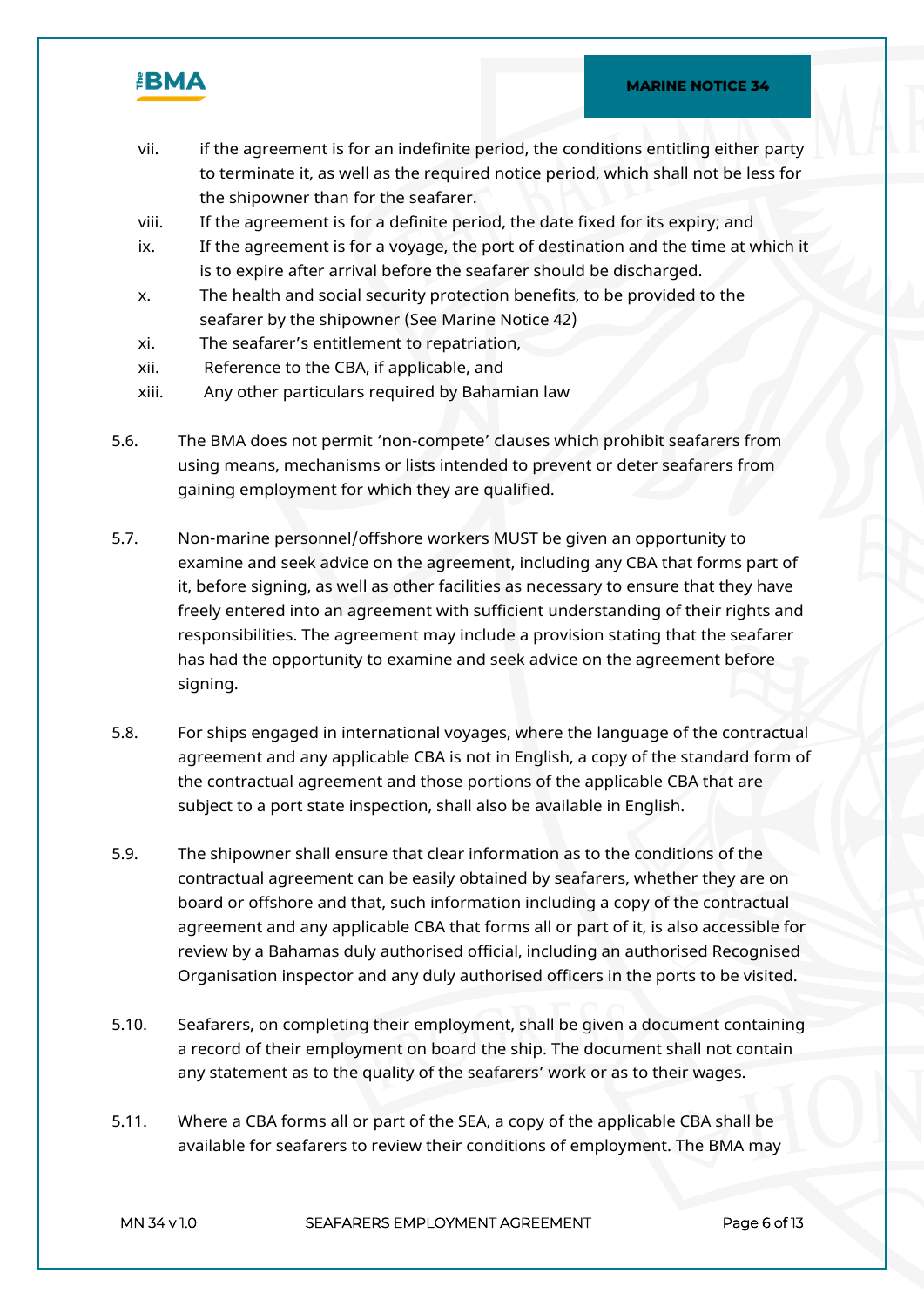

accept an electronic copy being maintained provided that it is accessible by all seafarers and records any agreed changes

5.12. The minimum notice to be given by seafarers or shipowners for early termination of the seafarers' employment agreement shall be not less than 7 days. In accordance with Bahamian law, a notice period shorter than the minimum may be given for termination of the contractual agreement, or without notice in exceptional circumstances. Seafarers shall have the opportunity to terminate the contractual agreement without penalty at a shorter notice or without notice for valid compassionate or urgent reasons.

#### **6. Wages and payment of wages**

- 6.1. Seafarers shall be paid in full at no greater than monthly intervals and in accordance with their contractual agreement
- 6.2. Seafarer shall be given a monthly account of the payments due, and the amounts paid, including wages, any additional payments, any authorised deductions and the rate of exchange used if applicable
- 6.3. Shipowners shall provide the seafarers with a means to transmit all or part of their earning to their families or dependant or legal beneficiaries
- 6.4. The means specified in paragraph 6.3 may be established by the seafarer at the time of their entering employment or during it, if they so desire. The transfer of all or a proportion of the non-marine personnel/ offshore worker wages for remittance maybe by bank transfers or similar means at regular intervals, in due time and directly to the person(s) nominated by the non-marine personnel/ offshore worker
- 6.5. The normal working hours' standard for non-marine personnel/offshore workers shall be based on an eight-hour day with one day of rest per week and rest on public holidays. Any applicable collective agreement may determine non-marine personnel/offshore workers normal working hours on a basis no less favourable than this.
- 6.6. Bahamas public holidays are applicable to Bahamian registered ships.
- 6.7. Hours worked in excess of the normal working hours shall be considered overtime. The rate of compensation for overtime should not be less than one and one-quarter times the basic wage per hour.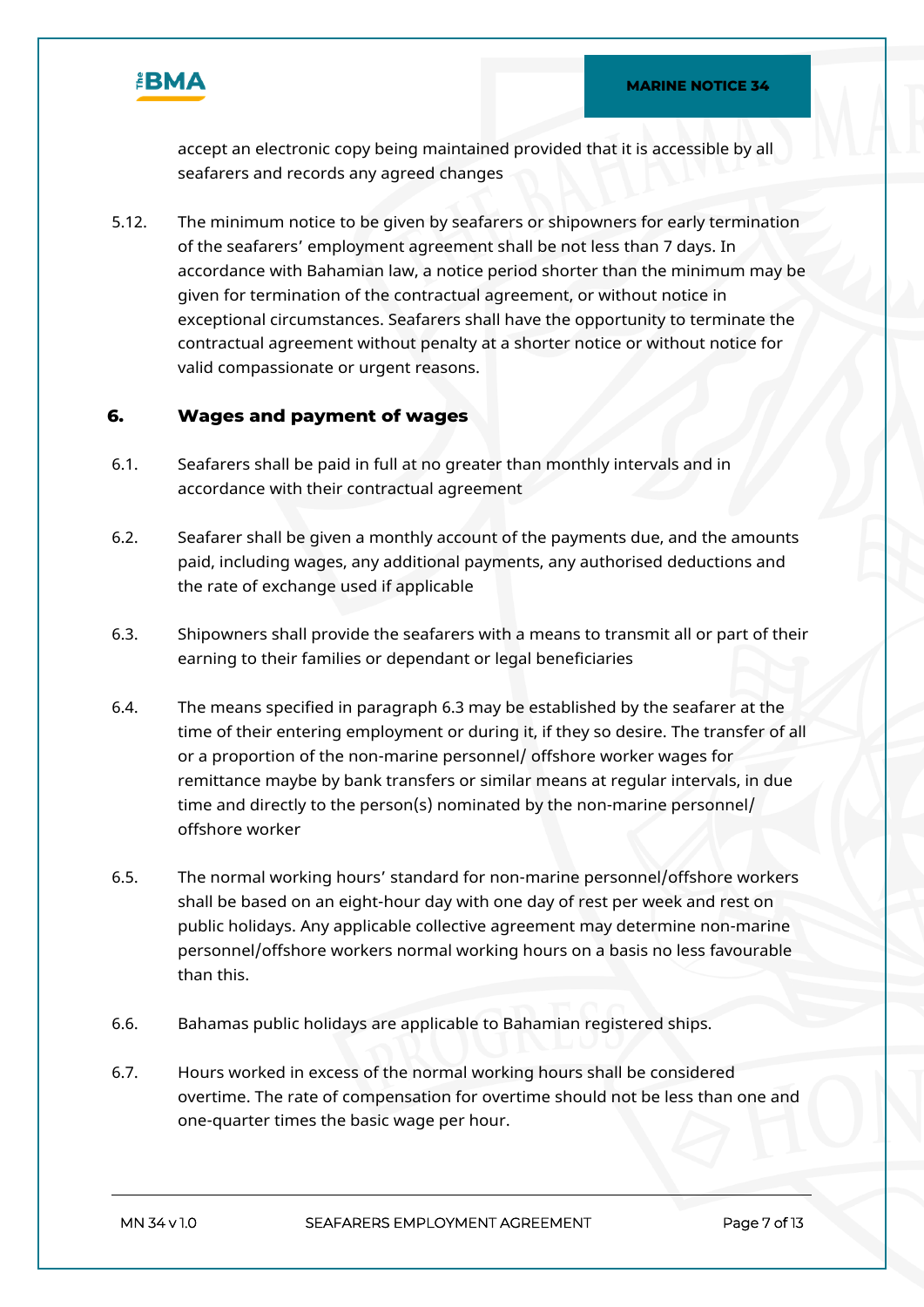

- 6.8. Where the Seafarer workers unlawfully refuse or neglects to work when required, the seafarer shall not be entitled to wages for that period.
- 6.9. Where the seafarer is by reason of sickness incapable of performing his assigned duty and it is proved that such illness has been caused by the non-marine personnel/offshore worker own wilful act or default or is a sickness or illness concealed at the time of employment, the seafarer shall not be entitled to wages for the time during which the non-marine personnel/offshore worker is by reason of the sickness, incapable of performing the assigned duty.

### **7. Hours of work and rest**

- 7.1. The Shipowner shall ensure that requirements relating to hours of work and hours of rest shall be as specified in Marine Notice 35.
- 7.2. The shipowner shall ensure that seafarers receive a copy of their records as referred to in paragraph 7.1, endorsed by the Master, or in the case of offshore personnel an Offshore Installation Managers and by the seafarer at an interval not exceeding one month.
- 7.3. The normal working hours shall be based on an eight-hour day with one day of rest per week and rest on public holidays. Any applicable collective agreement may determine non-marine personnel/offshore workers normal working hours on a basis no less favourable than this.
- 7.4. Bahamas public holidays are applicable to Bahamian registered ships.
- 7.5. Hours worked in excess of the normal working hours shall be considered overtime. The rate of compensation for overtime should not be less than one and one-quarter times the basic wage per hour.
- 7.6. Where the seafarer unlawfully refuses or neglects to work when required, the seafarer shall not be entitled to wages for that period.
- 7.7. Where the seafarer is by reason of sickness incapable of performing his assigned duty and it is proved that such illness has been caused by the non-marine personnel/offshore workers own wilful act or default or is a sickness or illness concealed at the time of employment, the seafarer shall not be entitled to wages for the time during which the non-marine personnel/offshore worker is by reason of the sickness, incapable of performing the assigned duty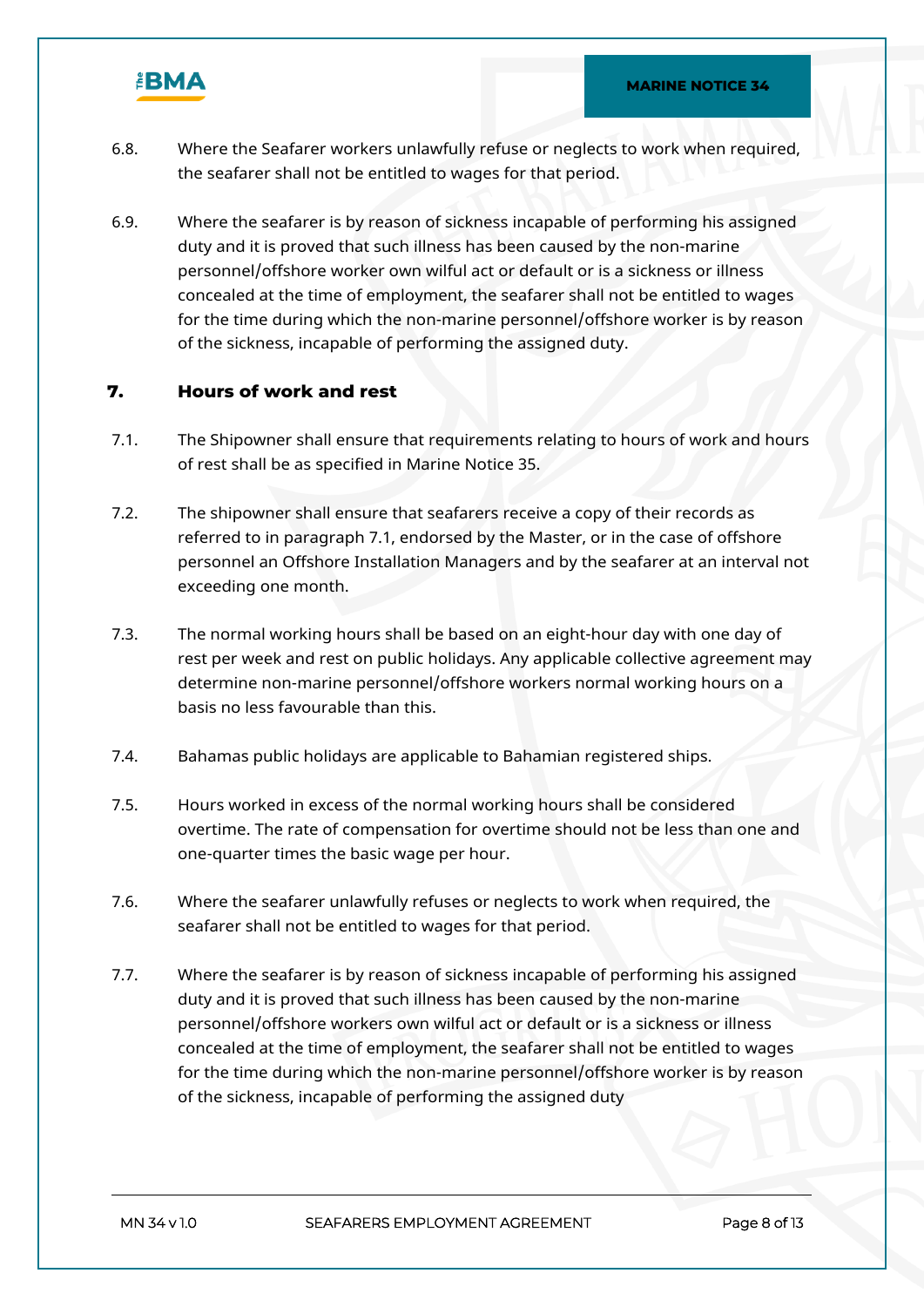

### **8. Entitlement to Leave**

- 8.1. Whenever and wherever possible, all seafarers shall be granted shore leave to benefit their health and wellbeing and with the operational requirements of their positions.
- 8.2. Any agreement that requires the seafarers to agree to forego the minimum annual leave with pay will not be allowed, except in cases provided by the BMA (please refer to Marine Notice 31).
- 8.3. All seafarers shall receive annual leave with pay calculated based on a minimum of 2.5 calendar days per month of employment. Justified absences from work shall not be considered as annual leave.
- 8.4. Any absence from work to attend an approved maritime vocational training course or for such reasons as illness or injury or for maternity should be counted as part of the period of service. The following should not be counted as part of annual leave with pay:
	- i. public and customary holidays recognised as such in the Bahamas, whether or not these falls during the annual leave with pay,
	- ii. periods of incapacity for work resulting from illness or injury or from maternity,
	- iii. temporary shore leave granted to a seafarer while under an employment agreement; and
	- iv. compensatory leave of any kind
- 8.5. A seafarer taking annual leave should be recalled only in cases of extreme emergency and with the seafarer's consent.
- 8.6. The level of pay during annual leave should be at the seafarer's normal level of pay provided for in the applicable seafarers' agreement. Where the employment period is less than one year or in the event of termination of employment, entitlement to pay should be calculated on a pro-rata basis.

#### **9. Repatriation**

- 9.1. Shipowners shall maintain financial security to ensure that seafarers are duly repatriated.
- 9.2. The financial security system may be in the form of, inter alia, social security schemes, insurance, a national fund, or other forms of financial security.
- 9.3. The shipowner shall ensure that the financial security system provides for the expenses relating to the repatriation of the seafarer. The expenses and any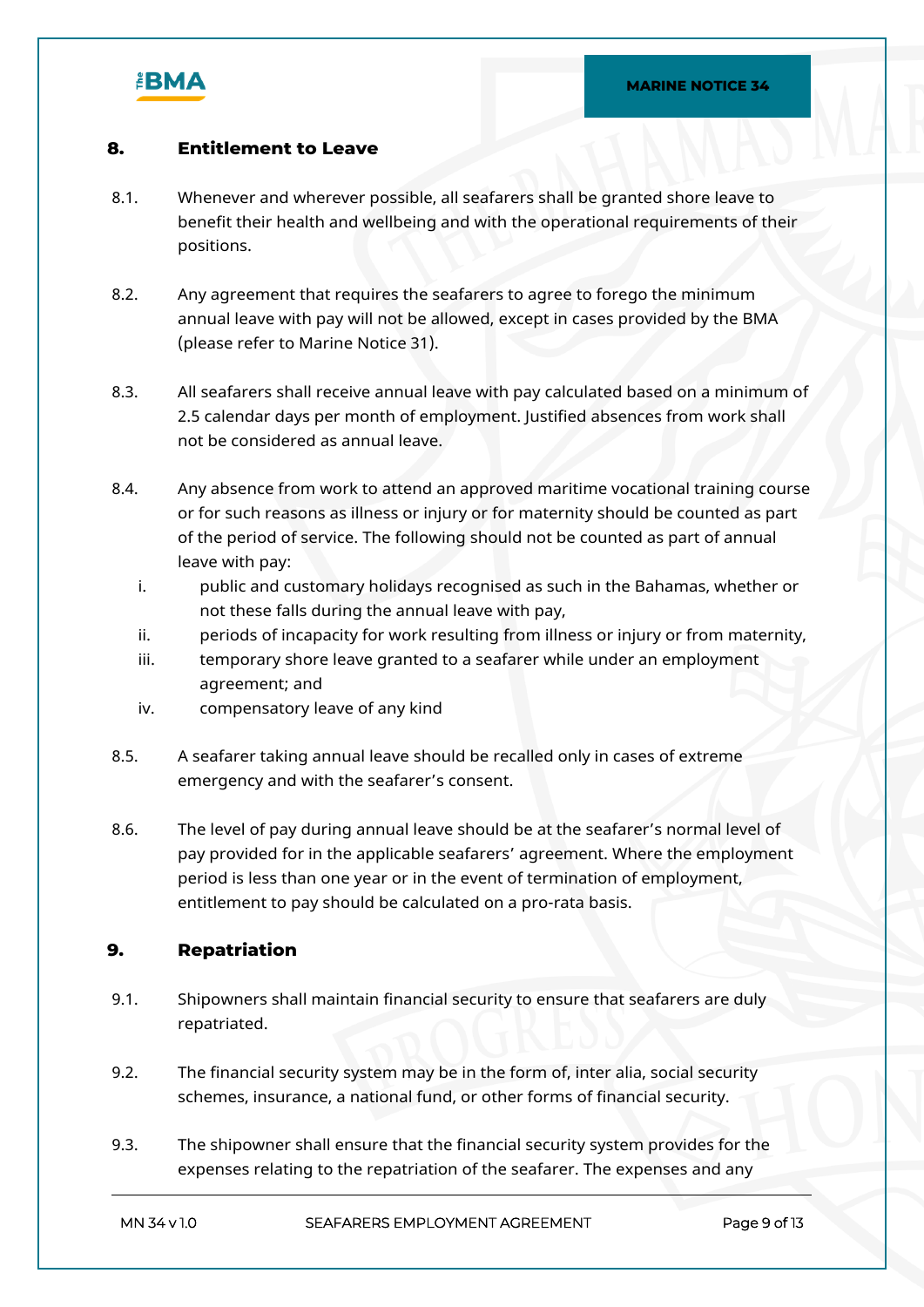

entitlements are to be met without costs to the seafarer, as specified in this Marine Notice and the Merchant Shipping (Maritime Labour Convention) Regulations, 2012, as amended.

- 9.4. Any document(s) of evidence of financial security system should include:
	- i. name of the ship.
	- ii. port of registry of the ship.
	- iii. IMO number or call sign of the ship.
	- iv. name of the provider of the financial security.
	- v. place of business of the provider of the financial security.
	- vi. name of the shipowner.
	- vii. period of validity of the financial security.
- 9.5. Seafarers shall not be required to serve on board a ship for a period exceeding 12 months, before being entitled to repatriation.
- 9.6. Seafarers shall be entitled to repatriation at no cost to themselves subject to the following conditions:
	- i. if the seafarers' employment agreement expires while they are abroad.
	- ii. in the following cases where the seafarer employment agreement is terminated:
	- iii. iii. in the event of illness or injury or other medical condition which requires their repatriation when found medically fit to travel.
	- iv. in the event of shipwreck.
	- v. in the event of shipowner not being able to continue to fulfil their legal or contractual obligations as an employer of the seafarers by reason of insolvency, sale of ship, change of ship's registration or any other similar reason.
	- vi. in the event of a ship being bound for a war zone, as defined by national laws or regulations or seafarers' employment agreements, to which the seafarer does not consent to go; and
	- vii. in the event of termination or interruption of employment in accordance with an industrial award or collective agreement, or termination of employment for any other similar reason.
- 9.7. The shipowner is responsible for repatriation by appropriate and expeditious means. The destinations may include the countries with which the seafarers have a substantial connection including:
	- i. the place at which the seafarer agreed to enter into the engagement.
	- ii. the place stipulated by collective agreement.
	- iii. the seafarer's country of residence; or
	- iv. such other place as may be mutually agreed at the time of engagement.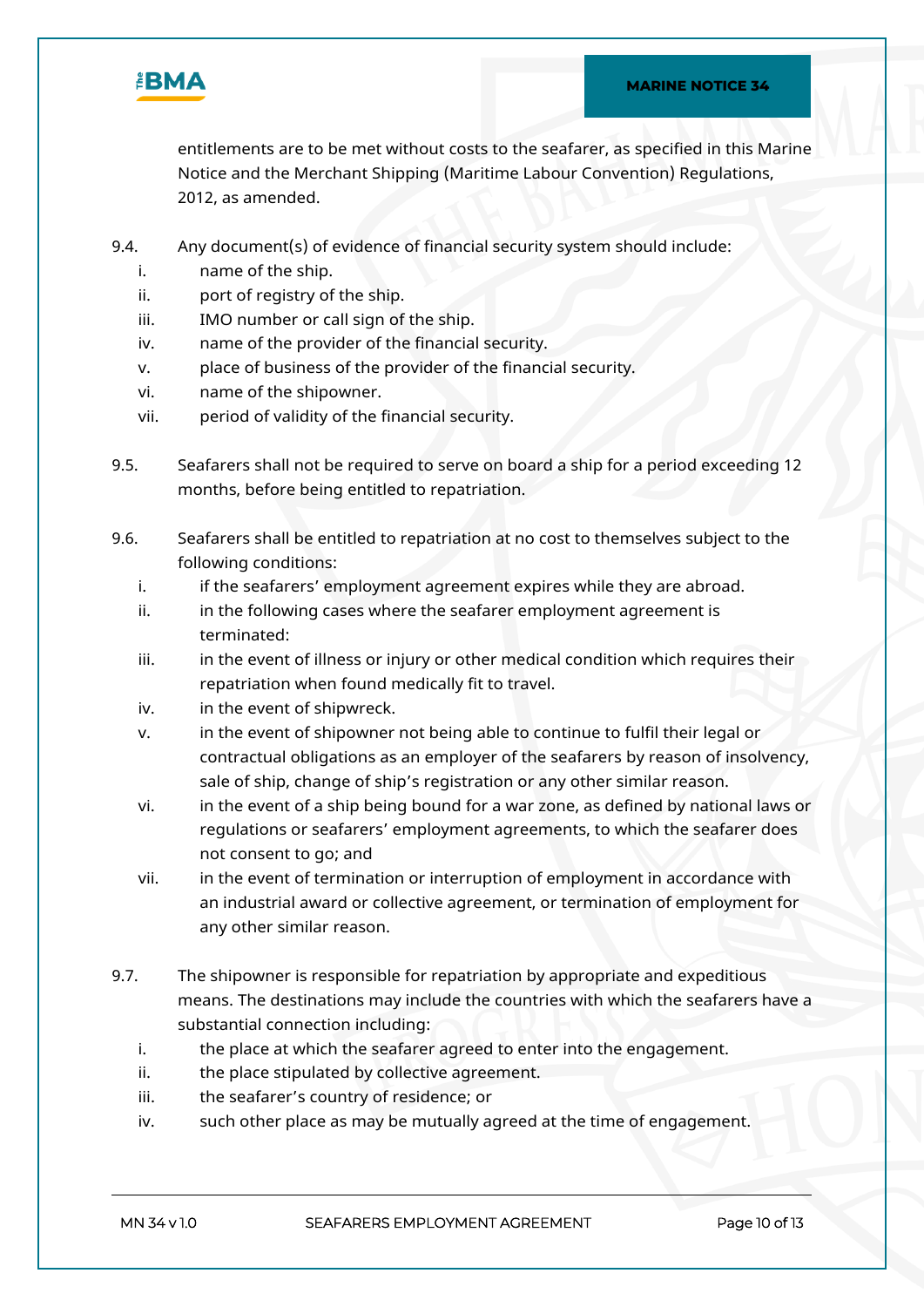

- 9.8. Time spent awaiting repatriation and repatriation travel time shall not be deducted from paid leave accrued to the seafarers.
- 9.9. The shipowner shall not require that seafarers make an advance payment towards the cost of repatriation at the beginning of their employment.
- 9.10. The shipowner shall not recover the cost of repatriation from the seafarers' wages except where the seafarer has been discharged after being found, in accordance with Bahamian law or applicable CBA, to be in serious default of the seafarer's employment obligation in the seafarers' employment agreement.
- 9.11. If a shipowner fails to make arrangements for, or to meet the cost of repatriation of, seafarers who are entitled to be repatriated, the BMA will arrange for repatriation of the seafarers concerned. The costs incurred in repatriating seafarers will be recoverable from the shipowner by the BMA.
- 9.12. Where the BMA arranges for the seafarer's repatriation as specified above, the expenses of repatriation will in no case be a charge upon the seafarers, except as provided in accordance with Bahamian law where the seafarer is found to be in serious default of the seafarer's employment obligation in the seafarer's employment agreement.
- 9.13. Bahamian provisions regarding repatriation shall be made available to seafarers in English or the appropriate working language of the seafarer.
- 9.14. If, when a young seafarer under the age of 18 years, having served on a ship for at least four months during their first foreign-going voyage, it becomes apparent that they are unsuited to a life at sea, they should be given the opportunity of being repatriated at no expense to themselves.

### **10. Seafarer compensation for loss or foundering of a ship**

- 10.1. The shipowner shall provide for adequate compensation to each seafarer in the case of unemployment arising from the ship's loss or foundering, which should be paid for the days during which the seafarer remains in fact unemployed at the same rate as the wages payable under the employment agreement but the total compensation payable to any one seafarer maybe limited to two (2) months wages or as agreed in any applicable CBA
- 10.2. Shipowners shall provide adequate compensation for injury or loss arising from the ship's loss or foundering.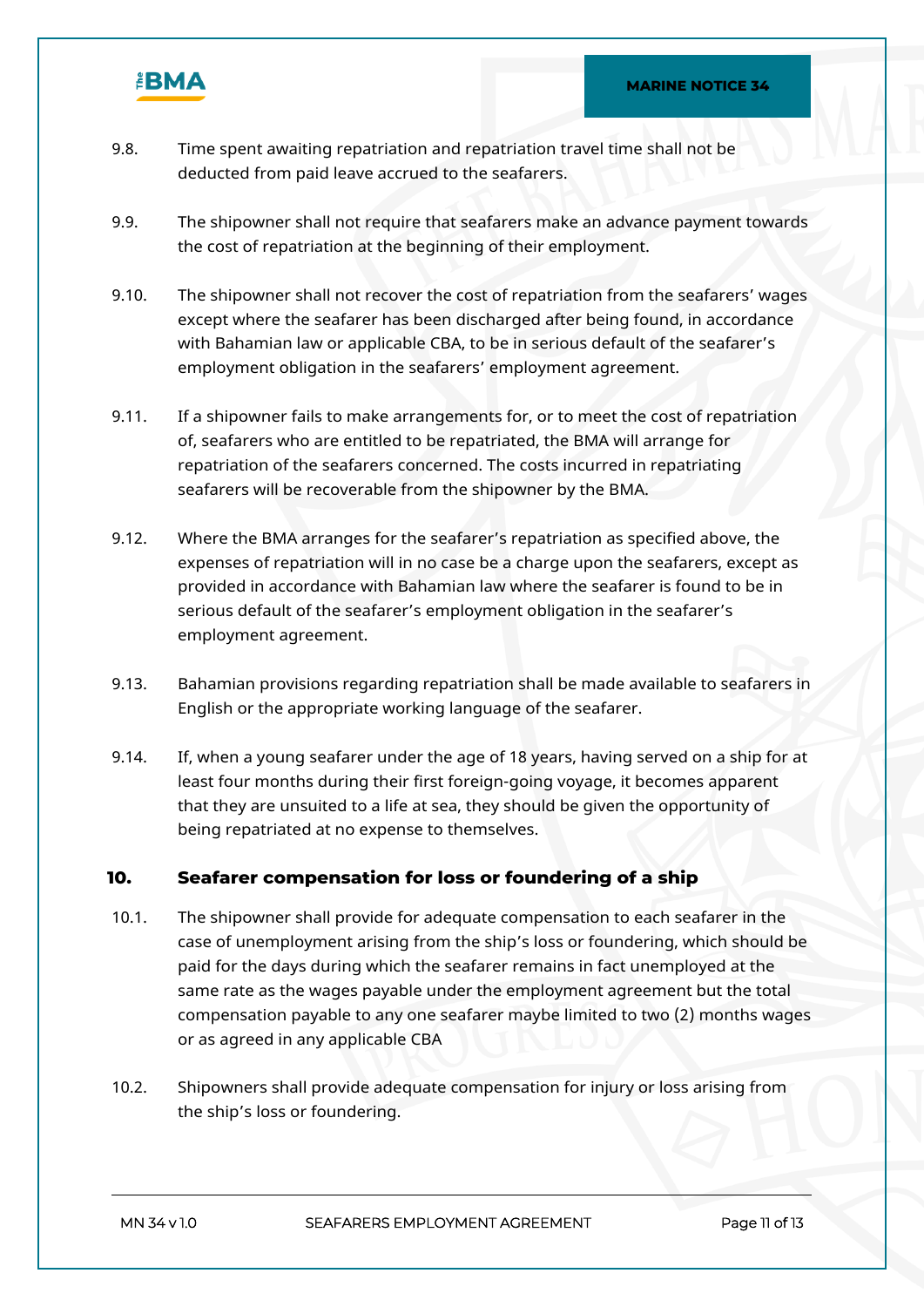

# **11. Queries**

11.1. Any queries on this Notice may be submitted to [stcw@bahamasmaritime.com](mailto:stcw@bahamasmaritime.com) or any BMA office.